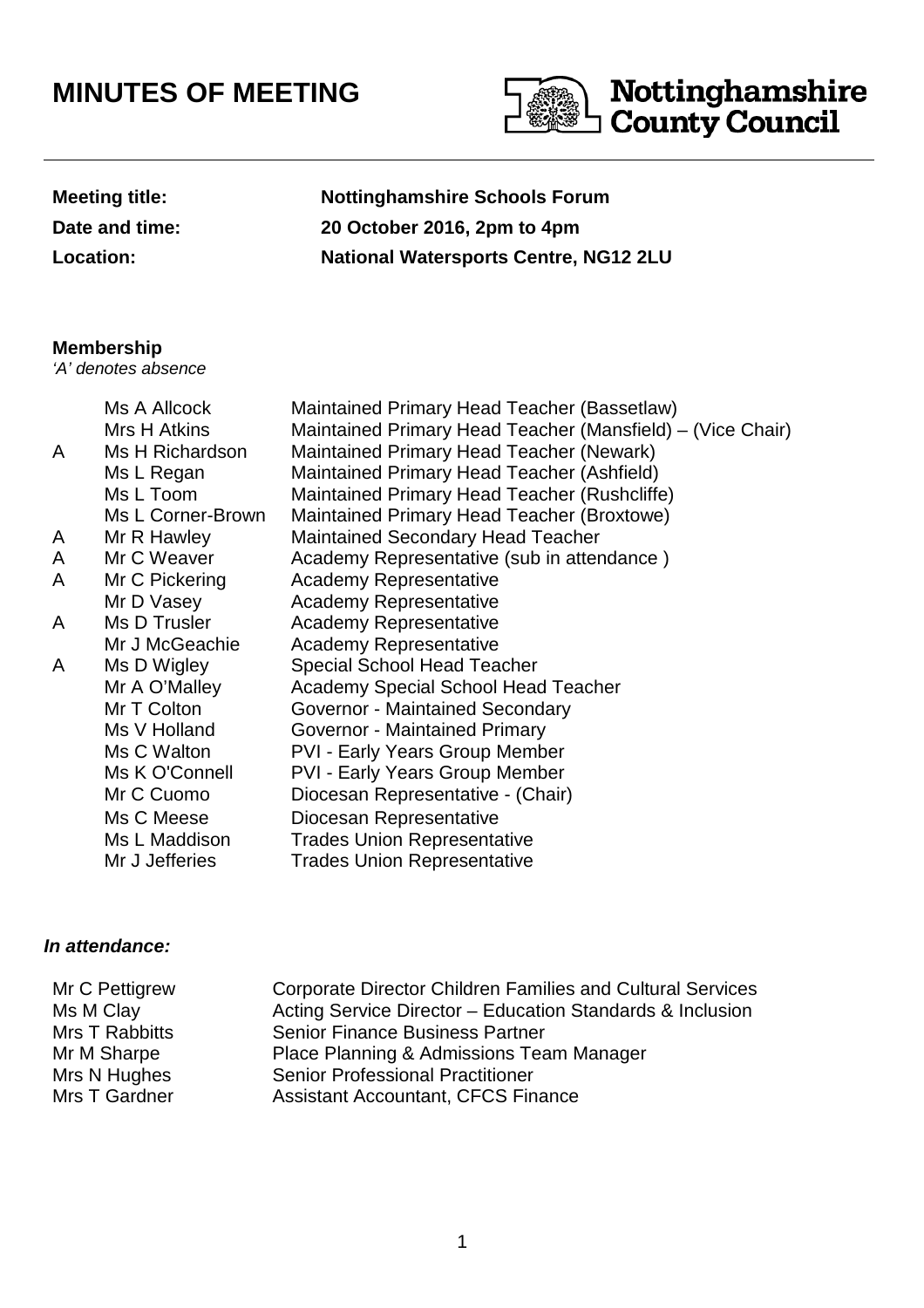|    |                                                                                                                                                                                                                                                                                                                                                                                                                                                                                                                                                                                                                | <b>ACTION</b> |
|----|----------------------------------------------------------------------------------------------------------------------------------------------------------------------------------------------------------------------------------------------------------------------------------------------------------------------------------------------------------------------------------------------------------------------------------------------------------------------------------------------------------------------------------------------------------------------------------------------------------------|---------------|
| 1. | Welcome                                                                                                                                                                                                                                                                                                                                                                                                                                                                                                                                                                                                        |               |
|    | Carlo Cuomo welcomed all members to the meeting.                                                                                                                                                                                                                                                                                                                                                                                                                                                                                                                                                               |               |
| 2. | <b>Apologies for absence</b>                                                                                                                                                                                                                                                                                                                                                                                                                                                                                                                                                                                   |               |
|    | Apologies were received from Ryan Hawley, Dawn Wigley, Jo Myers, Helen<br>Richardson, Christopher Pickering, Craig Weaver (Michael Davies in attendance)<br>and Donna Trusler.                                                                                                                                                                                                                                                                                                                                                                                                                                 |               |
| 3. | Item 3a Minutes from Forum 13th September 2016                                                                                                                                                                                                                                                                                                                                                                                                                                                                                                                                                                 |               |
|    | <u>Item 4c - Analysis Of High Needs Block (Health &amp; Education)</u><br>No update but the query has been raised with the relevant colleagues                                                                                                                                                                                                                                                                                                                                                                                                                                                                 | <b>MC</b>     |
|    | <u>Item 4e - Tackling Emerging Threats to Children</u><br>An email sent from Terri Johnson was read out to members                                                                                                                                                                                                                                                                                                                                                                                                                                                                                             |               |
|    | 'Just to confirm we are offering each school one free performance of LUVU2 and the<br>workshop. Each performance can only cater for 100 children / 120 absolute<br>maximum and therefore some of the larger academies have in the past bought<br>two. When we have had some spare performances (if not all schools take them up)<br>we have given the second half price or indeed the second free if schools are ones<br>where we have had issues. I did mention that this might be a problem if the school<br>formula is per child. We would need to fund a few more sessions if schools press<br>the issue'. |               |
|    | Helen Atkins pointed out that when the funding was agreed, members were told this<br>offer would be free to school when in fact it is not.<br>Marion Clay advised she would relay this message back to Steve Edwards.                                                                                                                                                                                                                                                                                                                                                                                          | <b>MC</b>     |
|    | Item 4d - Cost Recovery Mechanism (CRM)<br>Marion Clay confirmed the Local Authority had met with Outwood Grange where<br>officers confirmed the position regards the cost recovery.<br>Members confirmed that they had received the cost recovery letter.                                                                                                                                                                                                                                                                                                                                                     |               |
|    | Dick Vasey arrived                                                                                                                                                                                                                                                                                                                                                                                                                                                                                                                                                                                             |               |
|    | Minutes were approved as accurate                                                                                                                                                                                                                                                                                                                                                                                                                                                                                                                                                                              |               |
| 4. | Item 4a - 2017-18 Consultation Paper                                                                                                                                                                                                                                                                                                                                                                                                                                                                                                                                                                           |               |
|    | Tamsin Rabbitts presented the consultation paper and summarised what was<br>included.                                                                                                                                                                                                                                                                                                                                                                                                                                                                                                                          |               |
|    | Further clarification was sought around question 5<br>'Do you agree with leaving the meal allowance unchanged if this is still a permitted<br>factor within the Early Years funding block?'<br>Which was explained in detail                                                                                                                                                                                                                                                                                                                                                                                   |               |
|    | Item 4b - Primary Growth Fund verbal response                                                                                                                                                                                                                                                                                                                                                                                                                                                                                                                                                                  |               |
|    | School Forum were asked to consider if the pupil growth fund (PGF) should<br>automatically continue as funding support for schools which had expanded by a half                                                                                                                                                                                                                                                                                                                                                                                                                                                |               |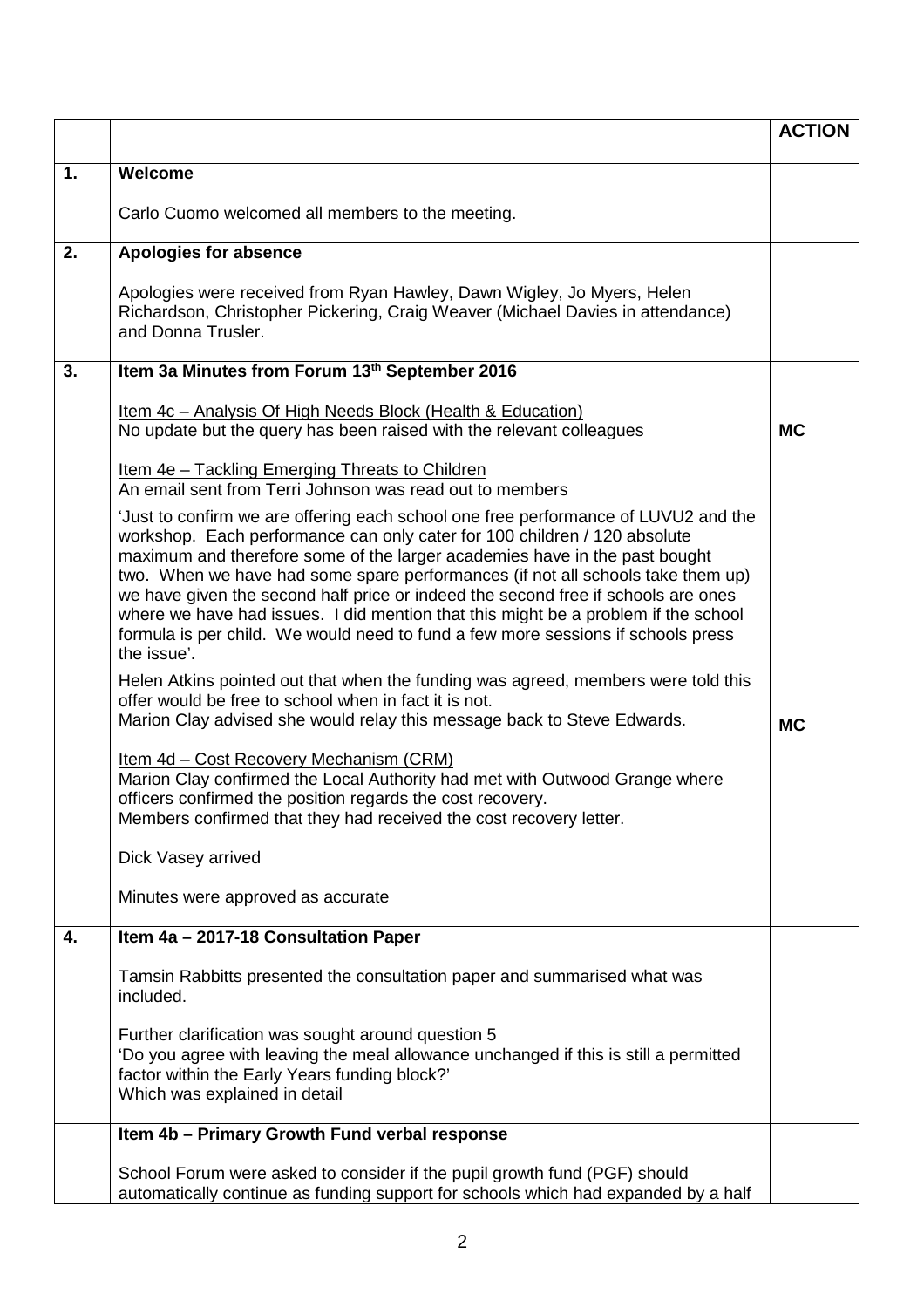| form entry i.e. PAN from 30 - 45, $(1 - 1 \frac{1}{2} F E, or (45 - 60) 1 \frac{1}{2} - 2 FE)$ from Key<br>Stage One into Key stage Two.                                                                                                                                                                                                                                                                                                                                                                                                  |  |
|-------------------------------------------------------------------------------------------------------------------------------------------------------------------------------------------------------------------------------------------------------------------------------------------------------------------------------------------------------------------------------------------------------------------------------------------------------------------------------------------------------------------------------------------|--|
| Mike Sharpe indicated that there were 17 schools which had expanded by $\frac{1}{2}$ form<br>entry and that if the proposal were to be introduced that each year, for the lifetime of<br>the Basic Need programme which began in 2013, the additional spending needed<br>would be approximately £250,000 - $(9 \times \text{\pounds}28,000)$ .                                                                                                                                                                                            |  |
| The additional funding would have to be top sliced from the dedicated schools grant,<br>and be approved through the consultative route.                                                                                                                                                                                                                                                                                                                                                                                                   |  |
| Ly Toom explained that in the previous year the forum had agreed to allocate Pupil<br>Growth Fund to Primary schools for Key Stage 2 also where the pupil numbers were<br>25 and over.                                                                                                                                                                                                                                                                                                                                                    |  |
| A school had approached Ly as they have an increase of 15 pupils and while this<br>increase was in Key Stage 1 the school have received the pupil growth fund grant bi-<br>annually and there was a request for this to continue into Key Stage 2 like it was for<br>school with an increase of 25 or more pupils.                                                                                                                                                                                                                        |  |
| Officers explained the one form / half form circumstances and how this was a<br>national criteria linked to the admissions and infant class size regulations.                                                                                                                                                                                                                                                                                                                                                                             |  |
| Louise Regan and Chris Walton arrived                                                                                                                                                                                                                                                                                                                                                                                                                                                                                                     |  |
| Mike Sharpe explained that the criteria was agreed for Key Stage 2 and did state 25<br>pupils or more.                                                                                                                                                                                                                                                                                                                                                                                                                                    |  |
| Helen Atkins asked why the form entry would be raised by 0.5 of a class as this<br>stores up problems for KS2. Mike Sharpe explained that this depends on the local<br>demand.                                                                                                                                                                                                                                                                                                                                                            |  |
| Forum members were informed it was more complicated than just agreeing to<br>increase the pupil growth contingency. Funds would need to come from all primary<br>schools and the top slicing would need to be consulted on.                                                                                                                                                                                                                                                                                                               |  |
| Louise Regan – if 25 pupils is the criteria and school doesn't meet this, then it does<br>not qualify. In order for an additional £250,000 to be added to the PGF - (that<br>currently stands at £1, million) an additional £1,000 would need to be garnered from<br>each primary school. £1,000 for any school is a lot, for a small school this deduction<br>in budget would be more significant. The impact of this would need to be modelled,<br>without modelling this cannot be agreed. James McGeachie agreed with Louise<br>Regan |  |
| Carlo Cuomo - this could be a consideration for the 2018-19 Consultation.                                                                                                                                                                                                                                                                                                                                                                                                                                                                 |  |
| Item 4c - Secondary Pupil Growth Fund                                                                                                                                                                                                                                                                                                                                                                                                                                                                                                     |  |
| Mike Sharpe presented the paper and took the members through the supporting<br>document.                                                                                                                                                                                                                                                                                                                                                                                                                                                  |  |
| A discussion followed concerning numbers of pupils that were in catchment and how<br>many were from expanded catchment, physical extension and increase in PAN                                                                                                                                                                                                                                                                                                                                                                            |  |
| Helen Atkins asked if the primary growth fund is funded from the primary schools<br>then would the secondary growth fund be funded from the secondary sector -<br>officers confirmed this was correct.                                                                                                                                                                                                                                                                                                                                    |  |
|                                                                                                                                                                                                                                                                                                                                                                                                                                                                                                                                           |  |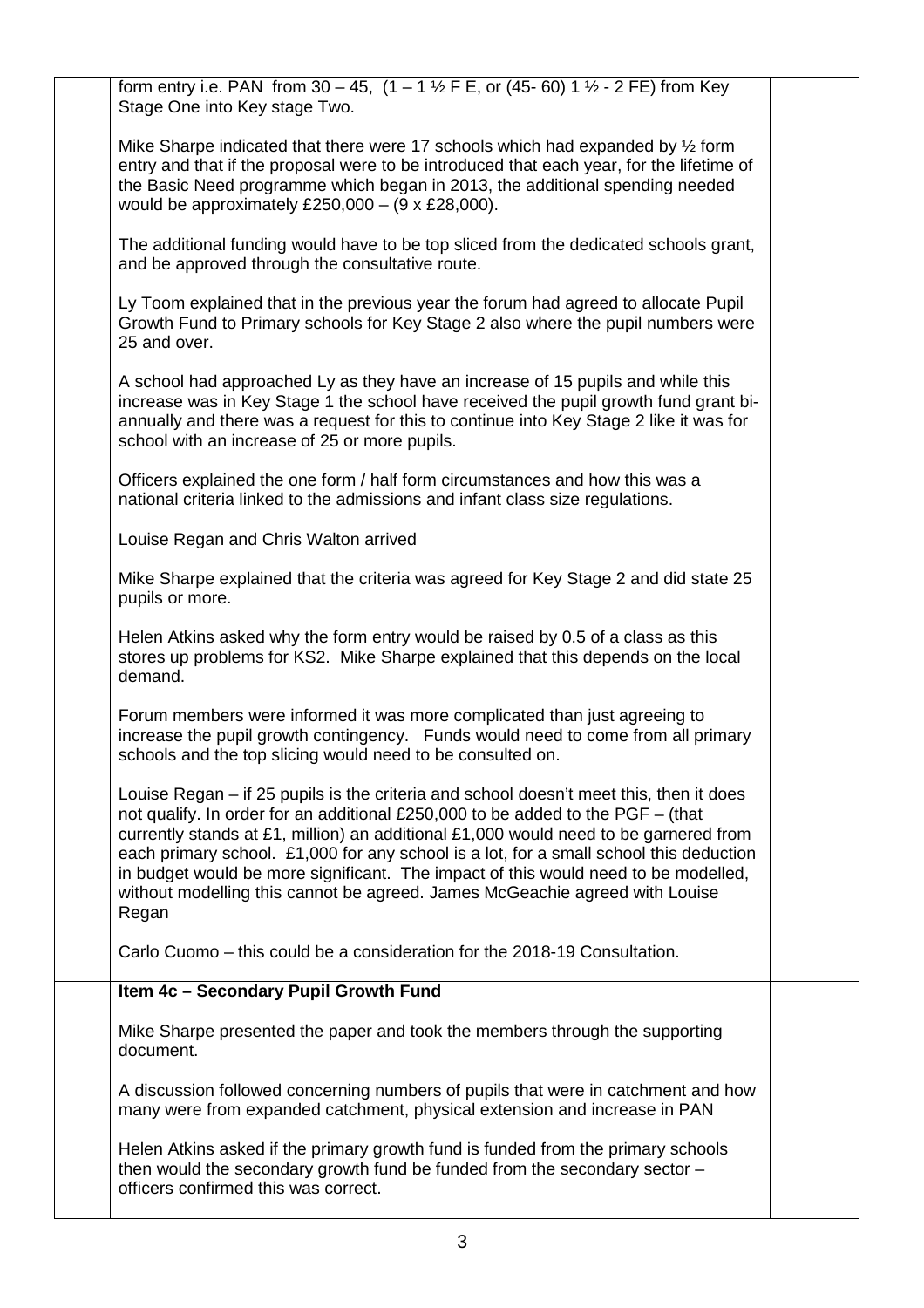|    | <b>Recommendation/s</b>                                                                                                                                                                                                   |               |             |           |
|----|---------------------------------------------------------------------------------------------------------------------------------------------------------------------------------------------------------------------------|---------------|-------------|-----------|
|    |                                                                                                                                                                                                                           |               |             |           |
|    | Notes the contents of the report - report noted<br>$\bullet$                                                                                                                                                              |               |             |           |
|    | Consider the implications of establishing a secondary growth fund<br>$\bullet$                                                                                                                                            |               |             |           |
|    |                                                                                                                                                                                                                           |               |             |           |
|    |                                                                                                                                                                                                                           |               |             |           |
|    | Votes for                                                                                                                                                                                                                 | Votes against | Abstentions |           |
|    | $\mathbf 0$                                                                                                                                                                                                               | 3             | 1           |           |
|    | Members stressed vote was 'at the moment' and not to be disregarded for the future.                                                                                                                                       |               |             |           |
|    | Before a vote was taken, members stressed this was requested that 'at the moment'                                                                                                                                         |               |             |           |
|    | be incorporated in the recommendation.                                                                                                                                                                                    |               |             |           |
|    | Item 4d - Trade Union Budget - CONFIDENTIAL ITEM                                                                                                                                                                          |               |             |           |
|    | <b>Claire Meese arrived</b>                                                                                                                                                                                               |               |             |           |
|    | Item 4e - Early Years Centrally Retained Funding                                                                                                                                                                          |               |             |           |
|    | Nicola Hughes presented the paper, and reiterated some of the points regarding<br>funding that were talked about at the last forum meeting.                                                                               |               |             |           |
|    | Louise Regan – the current national consultation has impacted some authorities<br>badly, are we one of the lucky ones?                                                                                                    |               |             |           |
|    | It was confirmed that Nottinghamshire historically is a lower funded authority and the<br>new distribution criteria should see an increase to the per pupil amount coming into<br>the authority.                          |               |             |           |
|    | Currently Nottinghamshire only retain around 2.34% centrally                                                                                                                                                              |               |             |           |
|    | Karen O'Connell requested a full understanding of what the 2.34% is being spent on,<br>as she was not comfortable with the increase to 5% and what this would mean to<br>providers.                                       |               |             | IK - MC   |
|    | Val Holland – If the authority is badly funded then with new funding the local authority<br>should devolve as much as possible.                                                                                           |               |             |           |
|    | Chris Walton – seconded what was requested by Karen O'Connell                                                                                                                                                             |               |             |           |
|    | A discussion was had around the role of the forum with regards to voting and the<br>central spend. Carlo Cuomo summarised that the agenda item could not be taken<br>forward until members had clarification around this. |               |             | <b>TR</b> |
|    | Val Holland - Pre-School Alliance is no longer around so what is the centrally<br>retained money been used for?                                                                                                           |               |             |           |
|    | For the next meeting members requested a paper similar to the High Needs Block<br>showing the breakdown of the centrally retained money.                                                                                  |               |             | IK - MC   |
| 5. | <b>Any Other Business</b>                                                                                                                                                                                                 |               |             |           |
|    | F40 letter dated 13 <sup>th</sup> October was distributed to members to share with their sectors.                                                                                                                         |               |             |           |
|    | Colin Pettigrew provided feedback that following the budget consultation and<br>subsequent decision taken by full Council in February 2016, all non-discretionary                                                         |               |             |           |